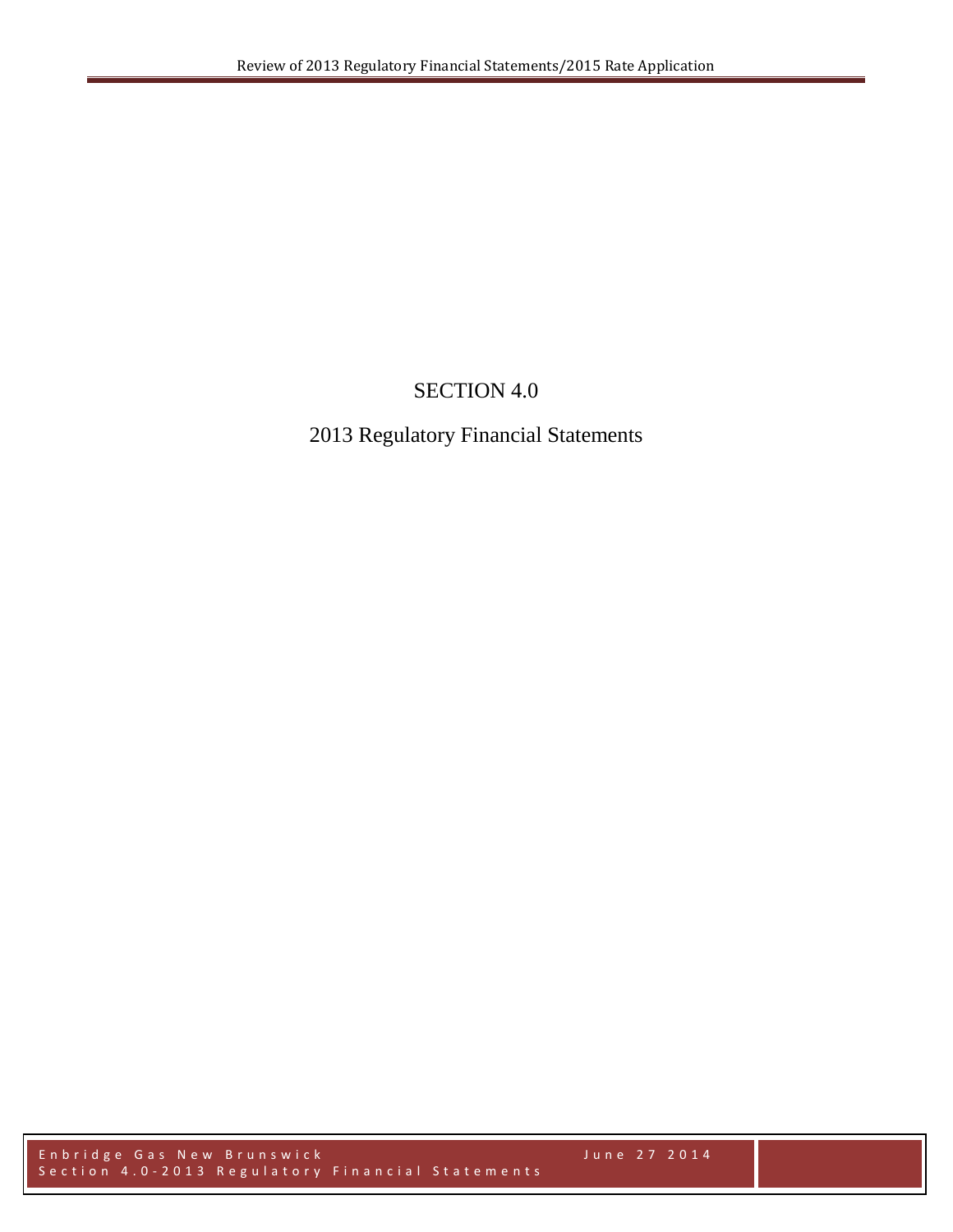#### **4.0 2013 Regulatory Financial Statements**

EGNB's 2013 Actuals have been filed as part of this Application and EGNB is seeking the Board's approval of the 2013 Regulatory Financial Statements, including the 2013 addition to the deferral account.

EGNB has prepared the 2013 Regulatory Financial Statements in a similar format and manner to the 2012 review.

### Operating and Maintenance Target

In the May 16, 2011 decision regarding EGNB's Financial Results and Natural Gas Sales at December 31, 2009, the Board established the requirement to assess EGNB's spending on a per GJ basis. In its September 20, 2012 decision, the Board approved EGNB's operating and maintenance ("O&M") budget of \$11.969 million excluding costs related to the contracted capacity on the Maritimes and Northeast pipeline, and a forecasted throughput of 6,312 TJs, resulting in an O&M spending target of \$1.90/GJ. The actual O & M spending per GJ for 2013 was \$1.80/GJ, \$0.10/GJ below the Board established target. This represents a reduction of \$0.67/GJ as compared to 2012.

#### Weather Normalization Data

In its January 30, 2012 Decision regarding EGNB's 2010 Financial Review and 2012 Budget, the Board required that EGNB provide additional information relating to weather normalization if used as an explanation for revenue variances. EGNB has identified weather as a factor in explaining variances between 2013 Actuals and 2013 Budget. The weather normalized data is summarized in the table below. For a complete breakdown of the weather normalization data by month, refer to Schedule 4.4 - Weather Normalization Data.

| <b>Combined Weather-normalized Throughput and Revenue for 2013</b> |  |            |  |
|--------------------------------------------------------------------|--|------------|--|
|                                                                    |  |            |  |
| <b>Weather Normalized for 2013</b>                                 |  | Total      |  |
| 2013 GJ's                                                          |  | 6,552,581  |  |
| 2013 WN GJ's (Adjusted)                                            |  | 6,507,508  |  |
| Difference in GJ's                                                 |  | (45,073)   |  |
| 2013 Revenue                                                       |  | 44,207,659 |  |
| Difference in GJ's * Rates                                         |  | (456, 825) |  |
| 2013 WN Revenue                                                    |  | 43,750,834 |  |